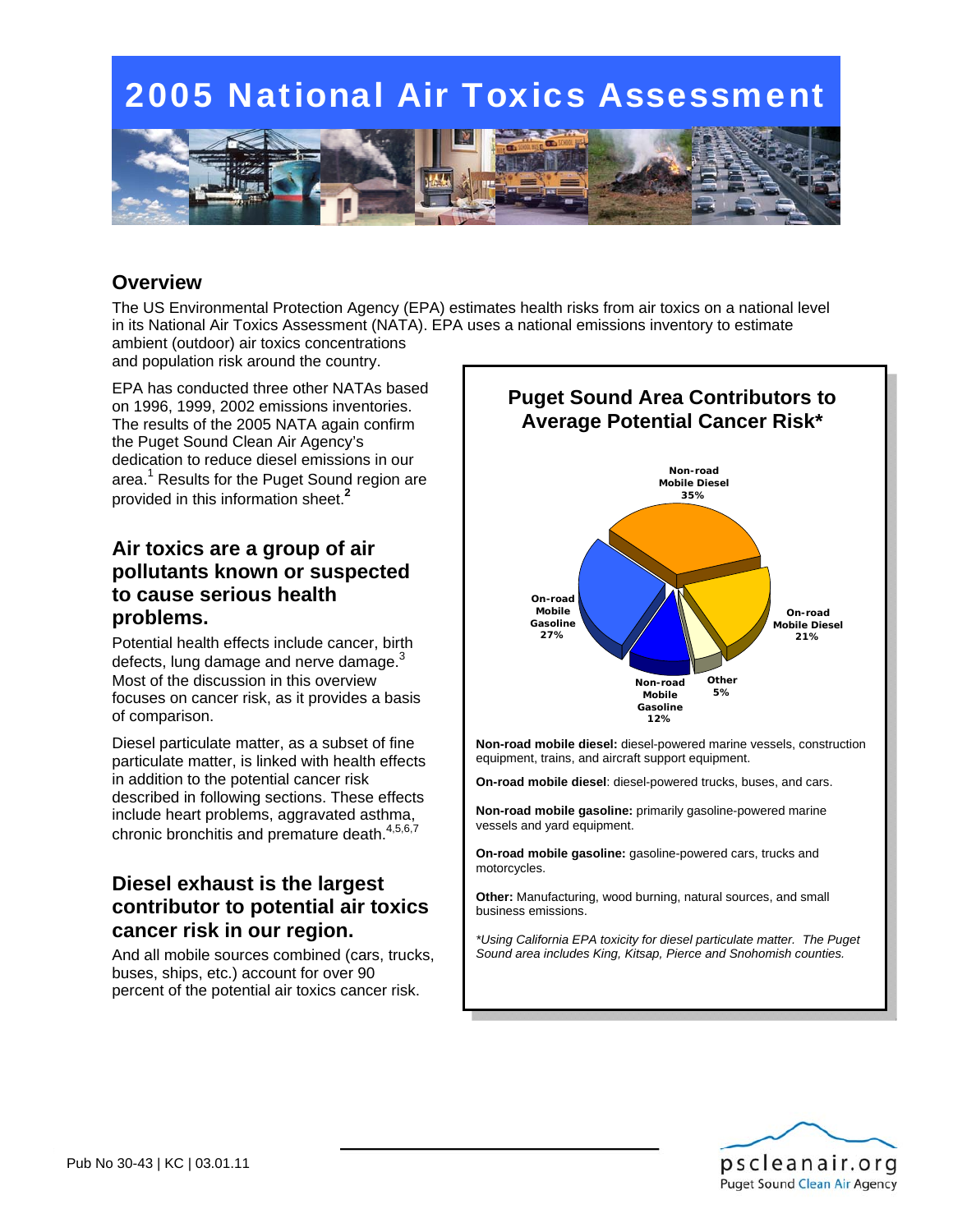#### **The Puget Sound area's potential cancer risk from air toxics is comparable to other major metropolitan areas.**

Our region ranked in the highest 5th percentile of risk when compared to the entire country, which is typical for major metropolitan areas. Our urban areas have health risks higher than the four-county Puget Sound average (a mix of urban and rural), which amounts to approximately 300 potential cancer cases for every million people. This level of risk is 300 times the acceptable risk for individual air toxics cleanup levels at hazardous waste sites, and is consistent with findings from the Puget Sound Clean Air Agency's local 2003 and 2010 air toxics evaluations.<sup>8,9</sup>

In some areas, such as high traffic, industrial and/or port areas, estimated risks can exceed 1,000 potential cancer cases per million people (see map, which shows risk estimate by census tract).

While risk estimates are provided here, values should be used as a tool for comparison and prioritization of areas and pollutants for action, not interpreted as any individual's or community's absolute risk.

#### **After diesel particulate matter, formaldehyde and benzene are the pollutants that pose the greatest potential cancer risk.**

Diesel particulate matter, formaldehyde, and benzene combined present 90 percent of the potential cancer risk from air toxics. These are all associated with mobile sources; formaldehyde and benzene also come from wood burning and other combustion.

Acrolein is also an air toxic of concern in the Puget Sound region but is not shown because acrolein's primary health impact is respiratory irritation (not cancer). Acrolein is emitted primarily from mobile sources, wood burning and other combustion.



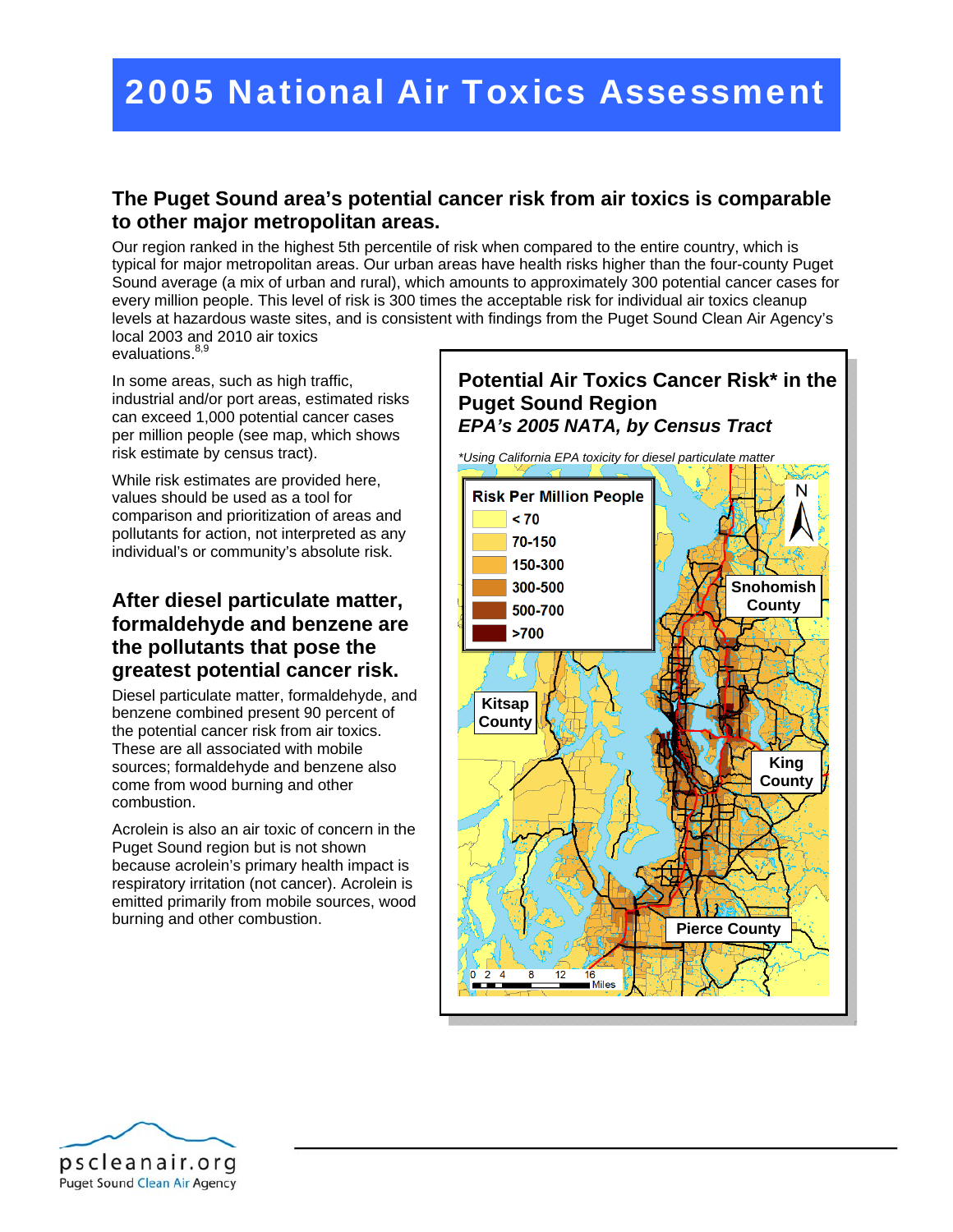### **The Agency, along with local, regional, and national partners, has acted to reduce air toxics emissions since EPA gathered the 2005 NATA information.**

 Through the Agency's **Diesel Solutions program**, launched in 2001, we reduce diesel particulate matter emissions with partners by retrofitting vehicles with pollution control equipment, using cleaner fuels and promoting reduced idling. These efforts include the Washington School Bus

Program, enacted and funded by the Washington State Through this program, the

**Diesel** Legislature in 2003. Solutions.org

Cleaner air for tomorrow, today

Agency has retrofit over 2,500 buses, reducing diesel particulate exposures to children, an especially vulnerable population. In addition, Puget Sound Clean Air Agency has partnered with transit agencies, public works departments, garbage haulers, as well as with area ports and other public and private partners to retrofit engines, switch to cleaner fuels and introduce cleaner technologies on over 1,600 vehicles. More info is available online at: www.dieselsolutions.org.

 The **Puget Sound Maritime Air Forum**, consisting of the Puget Sound Clean Air Agency and several other partners including the Ports of Seattle, Tacoma and Vancouver,

developed the Northwest Ports Clean Air Strategy. The Strategy outlines voluntary short-term and long-term measures that the ports will take over the next several years to



voluntarily reduce air emissions. Diesel exhaust is one of the main pollutants targeted for emission reduction. The Ports of Seattle, Tacoma, and Vancouver adopted the strategy in December 2007. www.dieselsolutions.org/marine

 The Agency works with the **hearth products industry and local communities** to reduce air pollution from wood burning. Through woodstove replacement programs

funded largely through the Washington State Legislature, we have helped hundreds of homeowners to



replace their old, polluting woodstove with a cleaner heat source. www.pscleanair.org/woodstove

- The Agency works with **large and small industrial sources**, through compliance and voluntary actions, to reduce air toxics emitted from manufacturing. www.pscleanair.org/regulated/businesses.
- $\triangleright$  In 2005, the Washington Legislature adopted the **California Clean Car Standards**. This made Washington the ninth state to adopt strong state standards for air toxics and smog forming pollution. These standards will reduce mobile source air toxics emissions.
- $\triangleright$  In 2006, the Agency partnered with other **West Coast agencies** to advocate for a strengthened mobile source air toxics rule. The result was a rule that will substantially lower the content of benzene – a harmful air toxic – in our gasoline.

www.epa.gov/otaq/toxics.htm#mobile.

- Additionally, the Agency has had success reducing toxics from gasoline by working with local suppliers to provide gasoline with lower vapor pressures. The Agency adopted new gas station rules in October 2004<sup>10</sup> with another update to take effect September 2011 $<sup>11</sup>$  to reduce evaporative</sup> emissions at gas stations.
- Additional national **air toxics projects** are described at EPA's air toxics website. www.epa.gov/ttn/atw/allabout.html